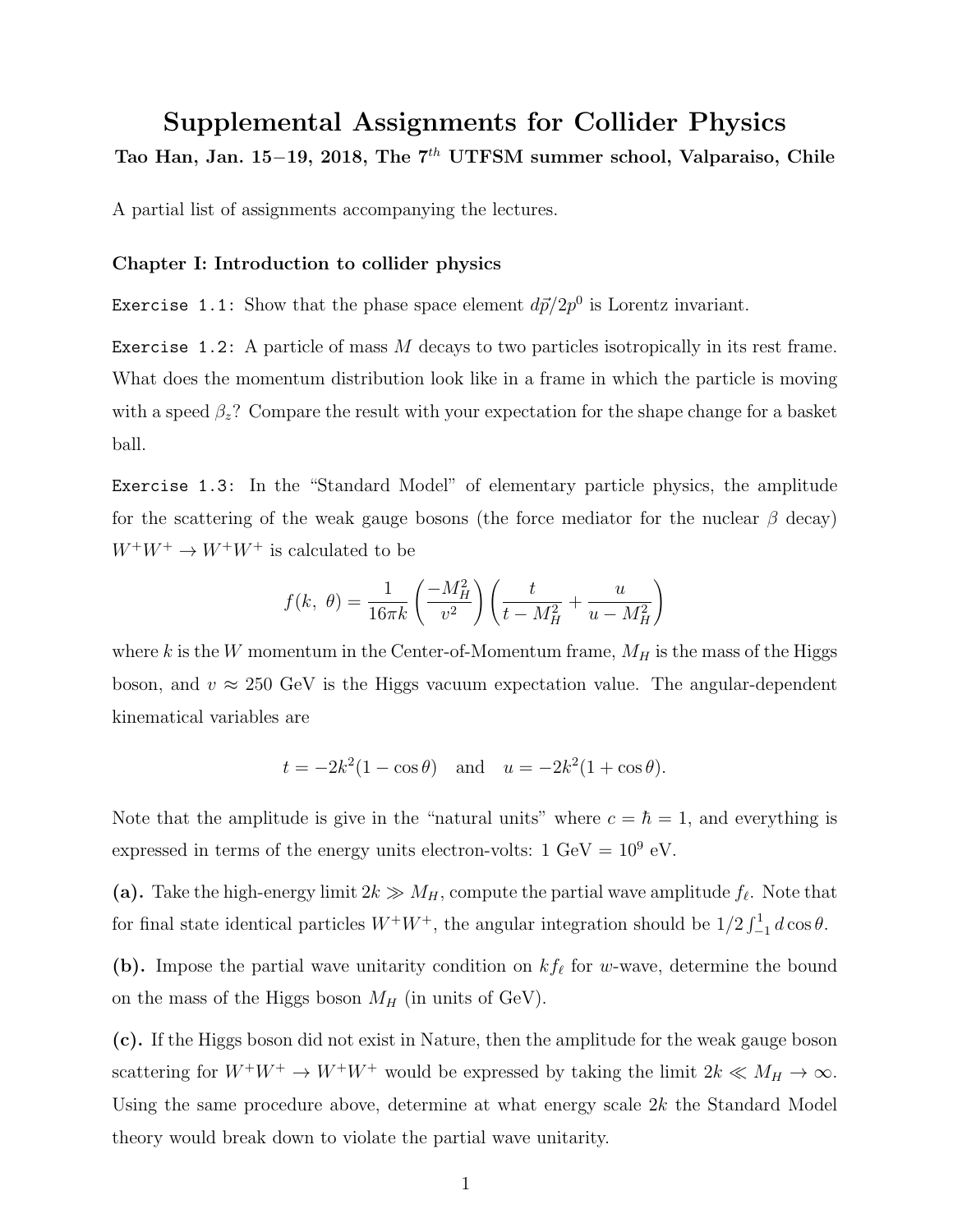(Remark: The "Large Hadron Collider" (LHC) at CERN, Geneva, provides proton-proton collisions at a c.m. energy of 13,000 GeV, which was designed based on the above physics argument. Consequently, we have witnessed the historical discovery of the Higgs boson!)

## Chapter II: High-energy colliders

Exercise 2.1: A 120 GeV Higgs boson will have a production cross section of 20 pb at the LHC. How many events per year do you expect to produce for the Higgs boson with a designed LHC luminosity  $10^{33}/\text{cm}^2/\text{s}$ ? Do you expect it to be easy to observe and why?

Exercise 2.2: (challenging problem) For a resonant production  $e^+e^- \to V^*$  with a mass  $M_V$  and total width  $\Gamma_V$ , derive the Breit-Wigner formula

$$
\sigma(e^+e^- \to V^* \to X) = \frac{4\pi(2j+1)\Gamma(V \to e^+e^-)\Gamma(V \to X)}{(s-M_V^2)^2 + \Gamma_V^2 M_V^2} \frac{s}{M_V^2},
$$

Consider a beam energy spread  $\Delta$  in Gaussian distribution

$$
\frac{dL}{d\sqrt{\hat{s}}} = \frac{1}{\sqrt{2\pi} \Delta} \exp\left[\frac{-(\sqrt{\hat{s}} - \sqrt{s})^2}{2\Delta^2}\right],
$$

obtain the appropriate cross section formulas for (a)  $\Delta \ll \Gamma_V$  (resonance line-shape) and (b)  $\Delta \gg \Gamma_V$  (narrow-width approximation).

Exercise 2.3 (challenging problem): Derive the Weizsäcker-Williams spectrum for a photon with an energy  $xE$  off an electron with an energy  $E$ 

$$
P_{\gamma/e}(x) \approx \frac{\alpha}{2\pi} \frac{1 + (1 - x)^2}{x} \ln \frac{E^2}{m_e^2}
$$

Exercise 2.4: For a four-momentum  $p \equiv p^{\mu} = (E, \vec{p})$ , define

$$
E_T = \sqrt{p_T^2 + m^2}, \quad p_T^2 = p_x^2 + p_y^2, \quad y = \frac{1}{2} \ln \frac{E + p_z}{E - p_z},
$$
  
then show  $p^{\mu} = (E_T \cosh y, p_T \cos \phi, p_T \sin \phi, E_T \sinh y),$   
and,  $\frac{d^3 \vec{p}}{E} = p_T dp_T d\phi \, dy = E_T dE_T d\phi \, dy.$ 

Due to the random boost between the Lab-frame  $(O)$  and the c.m. frame  $(O')$  for every event,

$$
y' = \frac{1}{2} \ln \frac{E' + p'_z}{E' - p'_z} = \frac{1}{2} \ln \frac{(1 - \beta_{cm})(E + p_z)}{(1 + \beta_{cm})(E - p_z)} = y - y_{cm},
$$

where  $\beta_{cm}$  and  $y_{cm}$  are the speed and rapidity of the c.m. frame w.r.t. the lab frame.